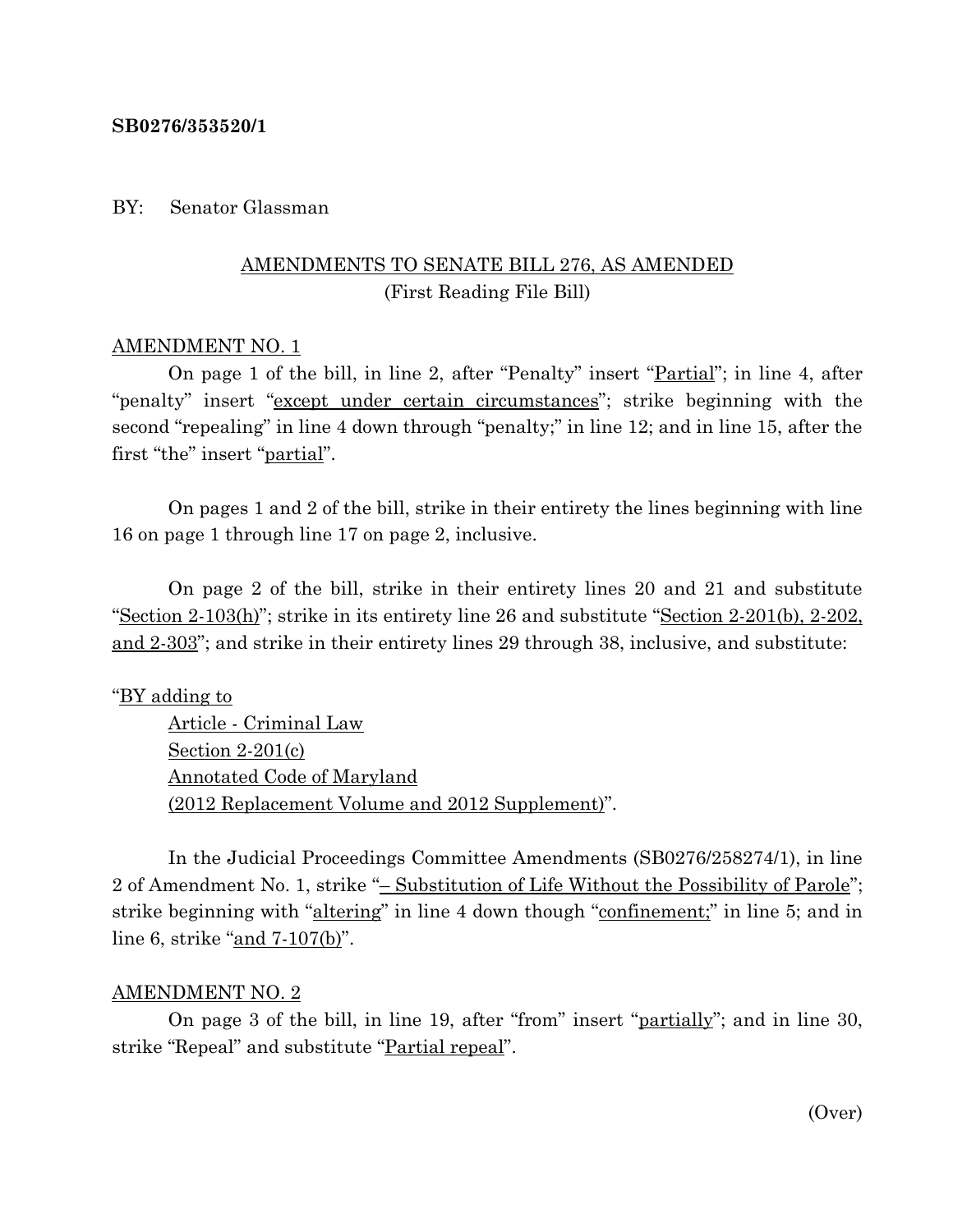## **SB0276/353520/1 GLASSMAN Amendments to SB 276 Page 2 of 4**

On pages 3 and 4 of the bill, strike in their entirety the lines beginning with line 32 on page 3 through line 2 on page 4, inclusive.

On page 4 of the bill, in line 3, strike "3." and substitute "1."; and in the same line, strike "AND BE IT FURTHER ENACTED" and substitute "BE IT ENACTED BY THE GENERAL ASSEMBLY OF MARYLAND".

On pages 4 through 10 of the bill, strike in their entirety the lines beginning with line 5 on page 4 through line 14 on page 10, inclusive.

In the Judicial Proceedings Committee Amendments, in lines 2 and 3 of Amendment No. 2, strike "**CHANGE A SENTENCE OF DEATH INTO A SENTENCE OF LIFE WITHOUT THE POSSIBILITY OF PAROLE**".

On page 11 of the bill, in line 10, strike "A" and substitute "**SUBJECT TO SUBSECTION (C) OF THIS SECTION, A**"; after line 18, insert:

# "**(C) A PERSON WHO COMMITS A MURDER IN THE FIRST DEGREE IF THE VICTIM WAS TAKEN OR ATTEMPTED TO BE TAKEN IN THE COURSE OF AN ABDUCTION, A KIDNAPPING, OR AN ATTEMPT TO ABDUCT OR KIDNAP MAY BE SENTENCED TO DEATH IN COMPLIANCE WITH § 2-202 OF THIS SUBTITLE AND SUBTITLE 3 OF THIS TITLE.**";

in line 19, strike the bracket; in line 20, after "degree" insert "**UNDER § 2-201(C) OF THIS SUBTITLE**"; strike beginning with the colon in line 23 down through "(i)" in line 24; in line 24, strike "and"; strike in their entirety lines 25 and 26; and in lines 27 and 28, strike beginning "with" in line 27 down through the comma in line 28.

On page 12, in line 1, strike "with respect to  $\S 2-303(g)(1)(i)$  of this title,".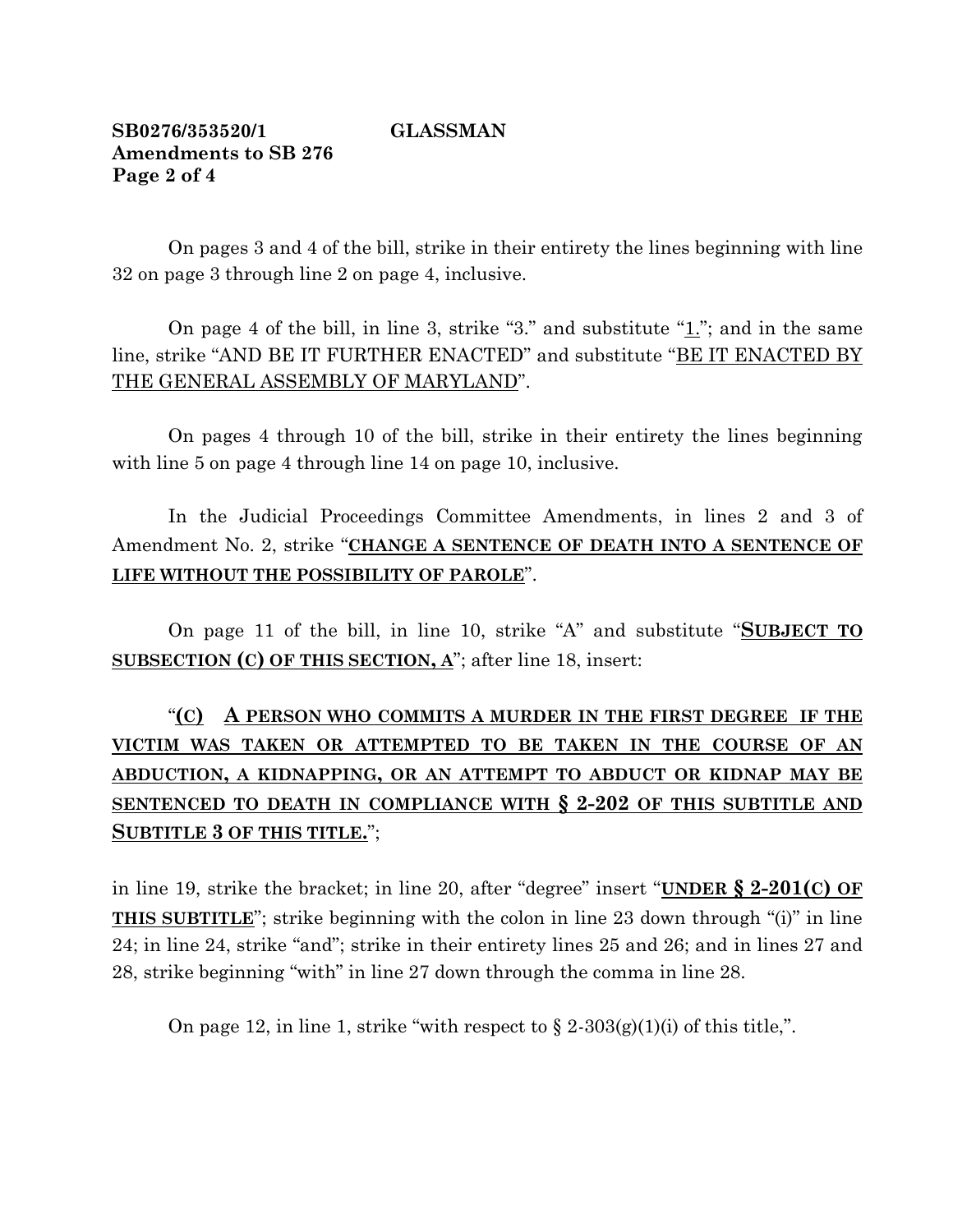### **SB0276/353520/1 GLASSMAN Amendments to SB 276 Page 3 of 4**

On page 13 of the bill, in lines 4 and 14, in each instance, strike the bracket; and strike in their entirety lines 5 through 13, inclusive.

On page 15 of the bill, strike in their entirety lines 10 through 13, inclusive; and in lines 14, 17, and 19, strike "(iii)", "(iv)", and "(v)", respectively, and substitute "**(II)**", "**(III)**", and "**(IV)**", respectively.

On pages 16 and 17 of the bill, strike in their entirety the lines beginning with line 19 on page 16 through line 5 on page 17, inclusive.

On page 16 of the bill, strike beginning with "any" in line 6 down through "exists" in line 7 and substitute "**A DETERMINATION HAS BEEN MADE**"; in line 7, strike the colon and substitute "**THAT**"; strike in their entirety lines 8 through 16, inclusive; in line 17, strike "(iv)"; and in line 18, strike the semicolon and substitute a period.

On page 17 of the bill, in line 6, strike "one or more of"; and in line 7, strike "circumstances exist" and substitute "**CIRCUMSTANCE EXISTS**".

On page 18 of the bill, strike beginning with "one" in line 1 down through "circumstances" in line 2 and substitute "**THE CIRCUMSTANCE**"; in lines 30, 31, and 32, in each instance, strike "circumstances" and substitute "**CIRCUMSTANCE**"; and in line 31, strike "outweigh" and substitute "**OUTWEIGHS**".

On page 19 of the bill, in lines 1 and 12, in each instance, strike "outweigh" and substitute "**OUTWEIGHS**"; in lines 3 and 15, in each instance, strike "do" and substitute "**DOES**"; in line 9, strike "each" and substitute "**THE**"; in line 11, strike "any" and substitute "**THE**"; and in lines 11 and 14, in each instance, strike "circumstances" and substitute "**CIRCUMSTANCE**".

On page 20 of the bill, in line 14, strike the bracket.